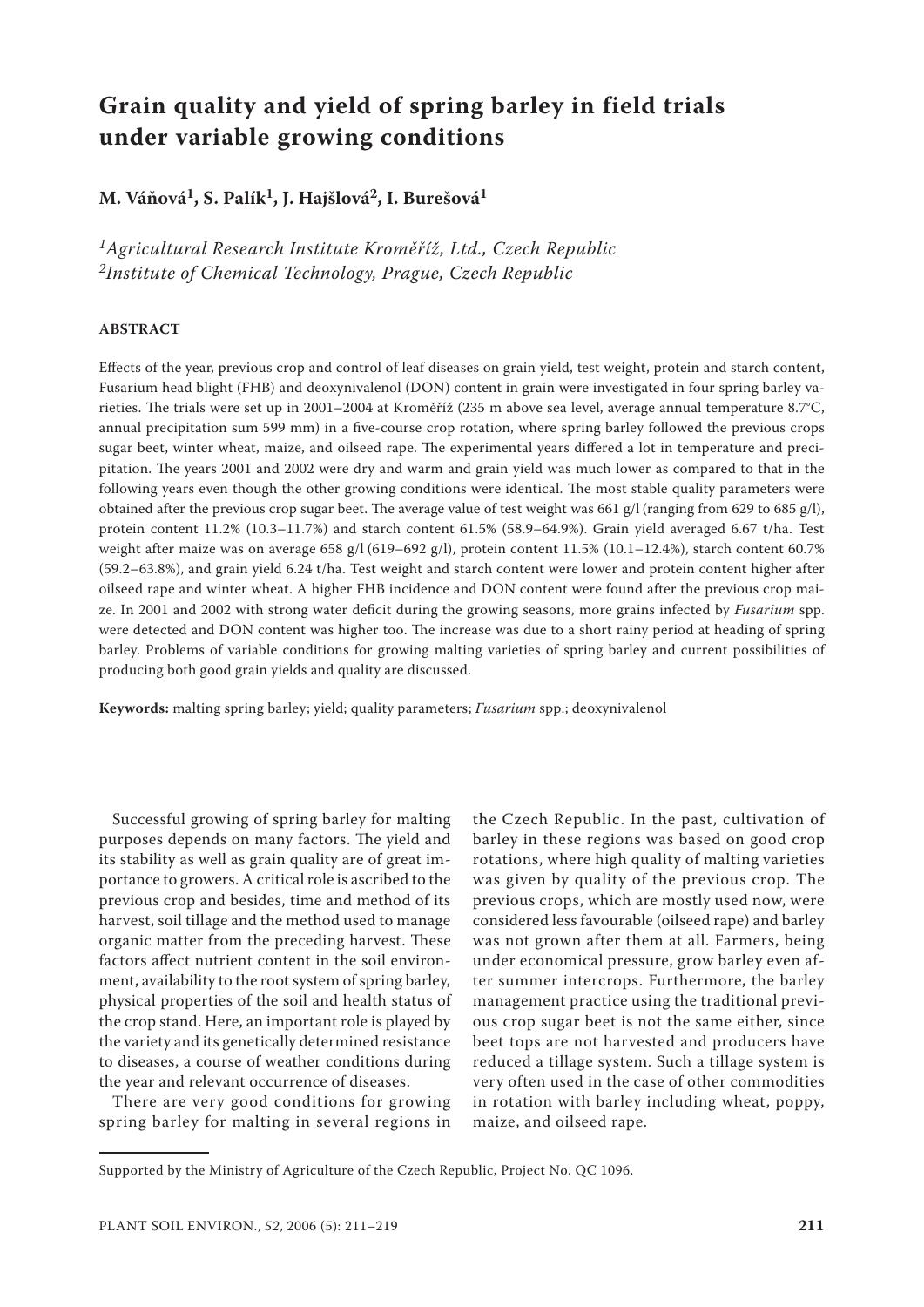Average grain yields of spring barley were low in the Czech Republic during the last years (2000 – 3.03 t/ha, 2001 – 3.75 t/ha, 2002 – 3.72 t/ha,  $2003 - 3.92$  t/ha, and  $2004 - 5.00$  t/ha). The low yields and their great variability are caused by not only changed growing conditions, but as well as by several years with less favourable weather effects.

A great number of authors solve the problems of yield stability in spring barley and usually conduct and evaluate the trials regardless of the current possibilities of farmers. This work evaluates results of trials that were carried out according to recommended crop management practices in the region which is favourable for growing spring barley.

The work presents results of four-year trials aimed at observing the effects of several factors (year, previous crop, variety, and control of leaf diseases) on grain yield and selected quality parameters (test weight, protein and starch content) under a uniform crop management practice and balanced soil nutrients (N, P, K), and soil pH in short crop rotations.

The objective was to determine what effects are induced by factors that can hardly be managed (seasonal weather conditions, current possibilities of crop rotations, option of the variety that is limited by users, and control of diseases that is limited by

economic possibilities). Besides grain yield, a set of basic quality parameters was evaluated.

Considering grain quality of spring barley, the most important factors are nitrogen, saccharides, polyphenols, and enzymes. The protein content may vary from 8 to 16%. This parameter is strongly influenced by the year and crop management practice up to 80% (Prokeš 2005). Protein largely affects beer quality and therefore it is required to be between 10.5 to 11.7%. If the protein percentage is higher or lower, the malting process has to be adjusted. Higher protein content causes insufficient water absorption during malting. The whole malting process takes longer time and there is a danger of mould development. Moreover, the costs for malting increases. In contrast, there are problems with low enzyme activity in barleys with a lower protein content, which results in reduced quality of malt and beer.

In addition, *Fusarium* spp. incidences on spring barley grain and DON content were examined. The two parameters were assessed in the grain fraction above the 2.5-mm sieve (used for malting). The major pathogenic organisms producing mycotoxins, mainly DON, are *F. graminearum* and *F. culmorum* (Perkowski et al. 2003). Contamination of commodities by *Fusarium* spp. affects the competitiveness of barley production on both domestic and export markets (Váňová et al. 2004).

| Year | Previous crop | N mineral | $\mathbf{P}$ | $\rm K$ | pH  |
|------|---------------|-----------|--------------|---------|-----|
|      | sugar beet    | 14.3      | 107          | 234     | 6.2 |
| 2001 | maize         | 14.7      | 101          | 245     | 6.0 |
|      | winter wheat  | 13.6      | 87           | 211     | 6.1 |
|      | sugar beet    | 14.1      | 122          | 250     | 6.1 |
| 2002 | maize         | 11.8      | 96           | 232     | 6.1 |
|      | winter wheat  | 14.0      | 101          | 205     | 6.3 |
|      | sugar beet    | 12.5      | 115          | 247     | 6.4 |
|      | maize         | 14.3      | 117          | 250     | 6.2 |
| 2003 | winter wheat  | 13.8      | 94           | 197     | 6.4 |
|      | oilseed rape  | 12.2      | 98           | 199     | 5.9 |
|      | sugar beet    | 13.7      | 110          | 216     | 6.5 |
| 2004 | maize         | 14.5      | 89           | 224     | 6.4 |
|      | winter wheat  | 15.8      | 117          | 235     | 5.7 |
|      | oilseed rape  | 17.4      | 122          | 235     | 5.8 |

Table 1. Agrochemical soil analyses, content of available nutrients (mg/kg) in 0–30 cm layer and pH

The soil samples taken from the topsoil horizon (0–30 cm) were analysed for P and K content using the method Mehlich III, N by analyser FP-528 (LECO), pH/KCl by electrometric method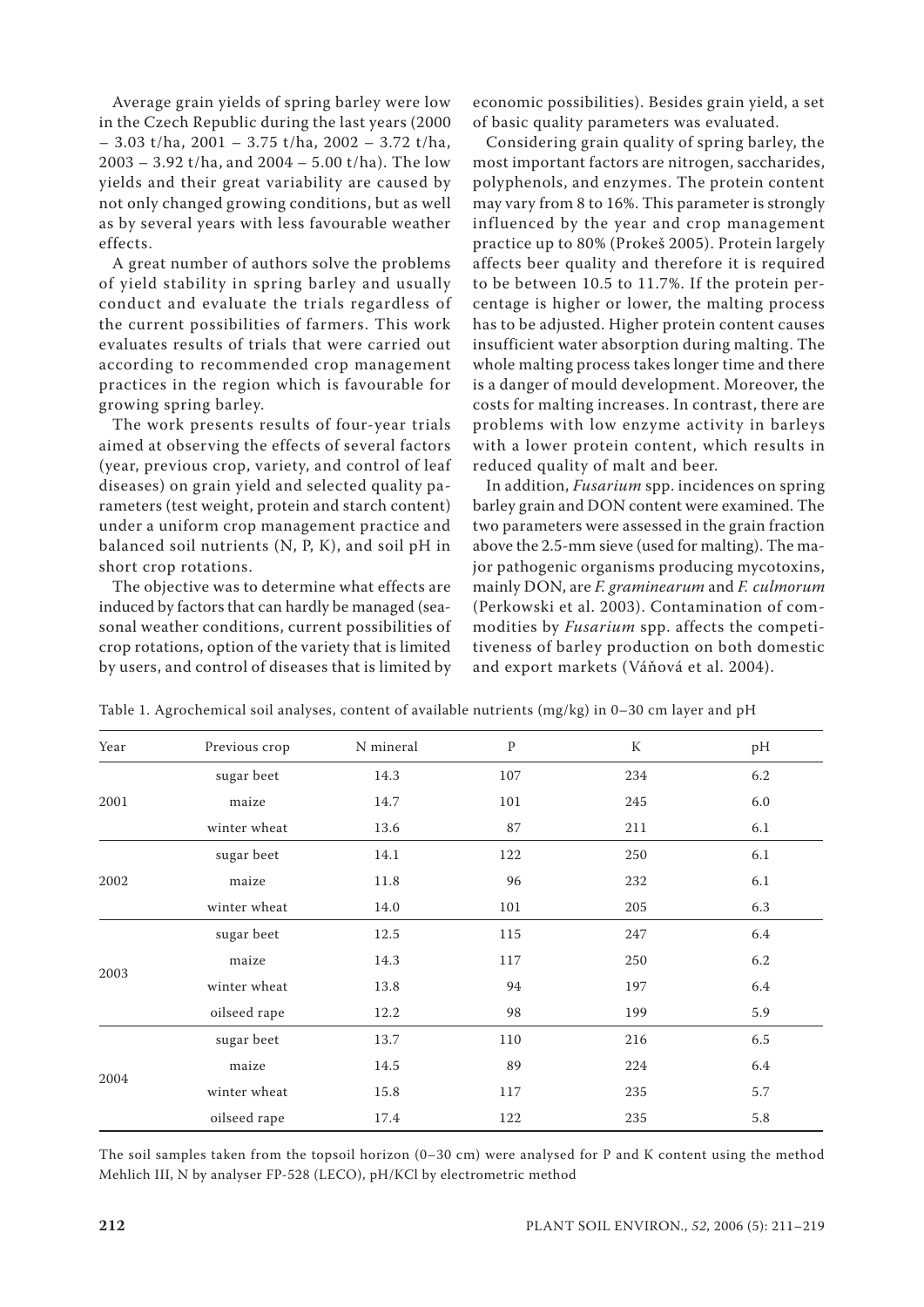Table 2. Sums of precipitation and average temperatures in each month

|          |       |       | Precipitation (mm) |       | Temperatures $(^{\circ}C)$ |        |        |        |        |        |
|----------|-------|-------|--------------------|-------|----------------------------|--------|--------|--------|--------|--------|
|          | 2001  | 2002  | 2003               | 2004  | N                          | 2001   | 2002   | 2003   | 2004   | N      |
| January  | 44.6  | 7.1   | 18.9               | 19.4  | 27                         | $-0.6$ | $-0.7$ | $-1.9$ | $-3.2$ | $-2.2$ |
| February | 7.5   | 27.8  | 0.5                | 33.3  | 25                         | 1.8    | 4.4    | $-2.8$ | 1.0    | $-0.7$ |
| March    | 58.0  | 15.6  | 6.9                | 76.0  | 31                         | 4.8    | 6.0    | 4.4    | 3.7    | 3.7    |
| April    | 60.8  | 22.5  | 36.0               | 43.3  | 42                         | 8.5    | 9.4    | 8.9    | 10.6   | 8.7    |
| May      | 46.0  | 30.8  | 44.4               | 26.4  | 65                         | 15.8   | 17.5   | 16.9   | 13.0   | 14.2   |
| June     | 34.4  | 49.1  | 33.6               | 115.7 | 74                         | 15.9   | 19.1   | 20.9   | 16.4   | 16.9   |
| July     | 143.0 | 95.9  | 107.6              | 31.4  | 78                         | 19.7   | 20.9   | 19.8   | 18.6   | 18.8   |
| Sum      | 394.3 | 248.8 | 247.9              | 345.5 | 342                        |        |        |        |        |        |
| Average  | 56.3  | 35.5  | 35.4               | 49.4  | 48.8                       | 9.4    | 10.95  | 9.5    | 8.6    | 8.5    |

#### **MATERIAL AND METHODS**

Field trials were conducted at the Agricultural Research Institute Kroměříž, Ltd. (235 m above sea level, average annual temperature 8.7°C, annual precipitation sum 599 mm) in 2001–2004. The varieties Akcent, Jersey, Kompakt and Tolar were used in all the trials.

Sugar beet, maize, winter wheat and oilseed rape were the previous crops. The trials were arranged as a complete randomised block design with four replications for each treatment (variant). The harvesting area was  $10 \text{ m}^2$ . The plots were not artificially inoculated with spores of *Fusarium* spp.

Table 1 shows the results of agrochemical soil analyses before sowing, including the content of available nutrients in the depth of 0–30 cm. Table 2 gives data on precipitation and temperature from January to July in 2001–2004. Fungicides, active ingredients and their contents in particular products are in Table 3. Based on good supplies of phosphorus, nitrogen and calcium in the soil, mineral fertilisers were used at low levels.

In autumn, the fertiliser NPK (15:15:15) was applied at the rate of 100 kg/ha to soil after each previous crop. The seed rate was 4 million viable seeds per hectare. According to Kopecký (1985), it gives optimum assumption for good yield under Czech conditions. At the stage of three leaves (in spring), nitrogen at the rate of 30 kg/ha was applied. The level of nutrition was the same for all varieties and previous crops. Weeds and leaf diseases were controlled according to the methods valid for plant protection and depending on their

presence in plots each year. No treatment was done against FHB.

The varieties of malting barley (Kompakt, Jersey, Tolar, and Akcent) with very good yield and quality parameters were selected for the trials. The yield and contents of protein and starch, test weight, number of grain infected by *Fusarium* spp. and content of DON mycotoxin in grain were tested by analysis of variance and successive Tukey's test using the software Statgraphics, version 4.

**The method for assessment of** *Fusarium* **spp. and DON mycotoxin in grain.** The grain samples were taken from four replications, screened on 2.5-mm sieve and ground. 200 g of samples were used to determine the presence of *Fusarium* spp. and to measure mycotoxin content.

**The analytical method for determination of eight trichothecene mycotoxins.** The multiresidual analytical method based on gas chromatography with electron catching detector (GC/ECD) was used for simultaneous determi-

Table 3. Fungicides, active ingredients and contents  $(g/l)$ 

| Fungicide  | Active ingredients $(g/l)$                  |
|------------|---------------------------------------------|
| Amistar    | azoxystrobin (250)                          |
| Atlas      | quinoxyfen (500)                            |
| Archer Top | fenpropidin (275) + propiconazole (125)     |
| Caramba    | metconazole (60)                            |
| Cerelux    | flusilazole $(160)$ + fenpropimorph $(375)$ |
| Charisma   | famoxadone $(100)$ + flusilazole $(106.7)$  |
| Orius      | tebuconazole (250)                          |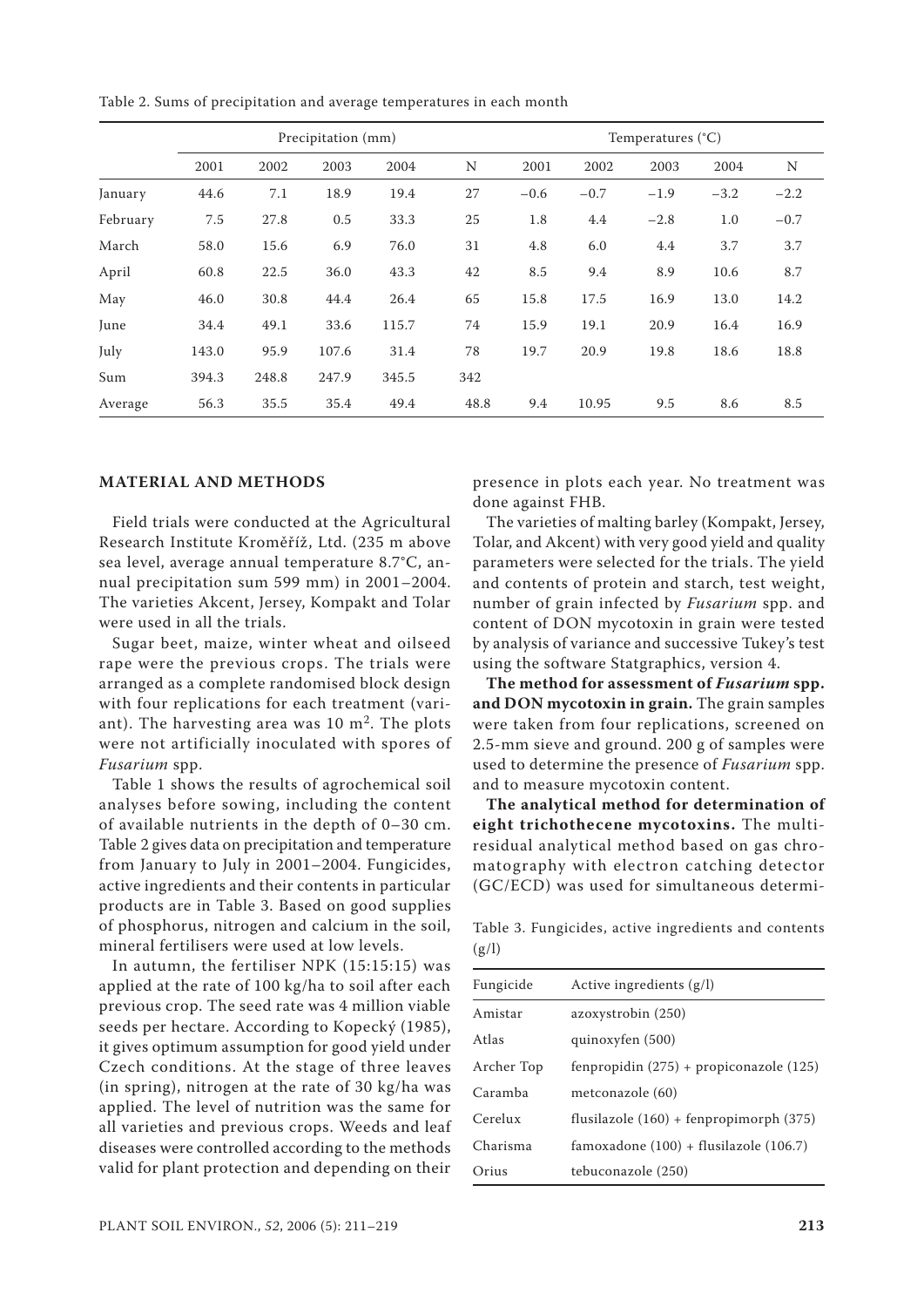

Figure 1. Scheme of analytical method

nation of 8 trichothecenes – nivalenol (NIV), T-2 tetraol, 4-deoxynivalenol (DON), fusarenon-X (FUS-X), 15-acetyldeoxynivalenol (15-ADON), 3-acetyldeoxynivalenol (3-ADON), HT-2 toxin, and T-2 toxin. The method consists (Figure 1) of the extraction with a mixture of acetonitril – water (84:16, v:v), shaking in a shaker for an hour, filtration through a folder paper, purification of the extract by SPE column MycoSep 225 and derivatization by trifluoroaceticanhydride (100 µl TFAA/20 min/60°C). The identification and quantification were provided by GC/ECD. The laboratory assay described by Tvarůžek et al. (2003) was used. The method for determination of test weight complied with ISO 7971-2. The method for determination of protein content in dry matter complied with ICC standard No. 167. The method for determination of starch content in dry matter complied with EN ISO 10520.

#### **RESULTS AND DISCUSSION**

#### **Grain yield**

Grain yield (Table 4) was significantly affected particularly by the year (seasonal weather conditions). Considerably lower yields were obtained in dry and warmer years 2001 and 2002 than in the years 2003 and 2004 with more favourable precipitation and temperature. Despite that the location where the trials were conducted belongs to the production regions with favourable conditions for growing spring barley, a strong relationship between grain yield and precipitation and temperatures is apparent in each year. It is due to a finer and shallower root system and a need for intensive uptake of nutrients from the soil during a short growing season (Conry 1998). Heat and drought stress of the two years (2001 and 2002) affected barley performance and grain yields were lower. Under hot temperatures and dry conditions, barley crops at other locations (not only in plots) did not perform well. Barley is very sensitive to heat and water deficit, especially during tillering (Svobodová and Míša 2004). There was a greater reduction in the number of tillers and ears per m<sup>2</sup>.

Since nothing can be done to change the current weather patterns, producers must think about changing their cropping systems to adjust to the weather. We know it gets hotter earlier in the year now therefore we have to sow very early (as soon as possible). Early sowing is very important, but on the other hand the advisability of sowing early is less than ideal for seedbed conditions (Conry 1998). According to Bleasdale (1984), it is difficult to give an accurate description of the soil characters which constitute good sowing conditions.

The large variations in yields and quality parameters of malting barley have interactions to phenological and meteorological data. The analyses were focused mainly on the grain filling period (Schelling et al. 2003). Duration and occurrence of this development stage showed remarkable differences from year to year. Yields above 6 t/ha on average were achieved in our trials in 2003 and 2004 only, when the grain filling period was longer. The strongest influence on the duration of grain filling was found for temperature, which was too high in 2001 and 2002 (Table 2). According to Schelling et al. (2003), relative air humidity during grain filling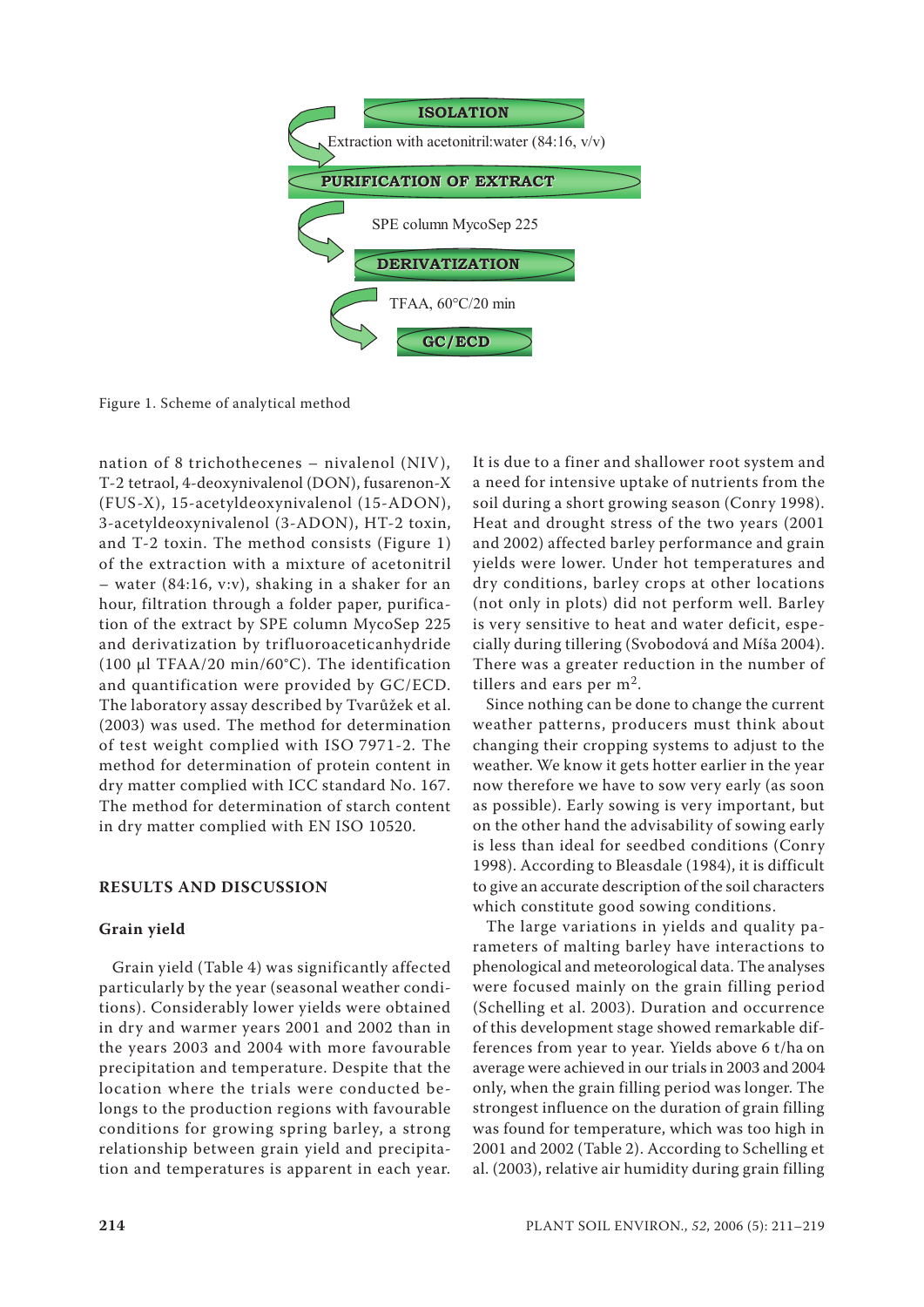|                              |      | Yield (t/ha) |              |               |       | Test weight (g/l)     |              |                  |   |
|------------------------------|------|--------------|--------------|---------------|-------|-----------------------|--------------|------------------|---|
| Year                         |      |              |              |               |       |                       |              |                  |   |
| 2002                         | 5.48 | $\mathbf{A}$ |              |               | 649.0 |                       | $\, {\bf B}$ |                  |   |
| 2001                         | 5.74 | $\mathbf{A}$ |              |               | 617.0 | $\mathbf{A}$          |              |                  |   |
| 2004                         | 7.03 |              | $\, {\bf B}$ |               | 660.3 |                       |              | $\mathsf C$      |   |
| 2003                         | 8.05 |              |              | $\cal C$      | 677.2 |                       |              |                  | D |
| Previous crop                |      |              |              |               |       |                       |              |                  |   |
| Maize                        | 6.24 | $\mathbf{A}$ |              |               | 658.6 |                       | $\, {\bf B}$ |                  |   |
| Oilseed rape                 | 6.50 | $\mathbf{A}$ | B            |               | 642.8 | $\mathbf{A}$          |              |                  |   |
| Sugar beet                   | 6.67 |              | B            | $\cal C$      | 660.8 |                       | $\, {\bf B}$ |                  |   |
| Cereal crop                  | 6.88 |              |              | $\mathsf{C}$  | 641.2 | $\boldsymbol{\rm{A}}$ |              |                  |   |
| Cultivar                     |      |              |              |               |       |                       |              |                  |   |
| Akcent                       | 6.22 | $\mathbf{A}$ |              |               | 656.1 |                       | B            |                  |   |
| Jersey                       | 6.63 |              | B            |               | 650.7 |                       | B            |                  |   |
| Kompakt                      | 6.64 |              | $\, {\bf B}$ |               | 641.2 | A                     |              |                  |   |
| Tolar                        | 6.80 |              | $\, {\bf B}$ |               | 654.5 |                       | $\, {\bf B}$ |                  |   |
| <b>Treatment</b>             |      |              |              |               |       |                       |              |                  |   |
| Archer Top 1.0 + Amistar 0.8 | 4.97 | $\mathbf{A}$ |              |               | 655.9 |                       | $\, {\bf B}$ | $\mathsf{C}$     |   |
| Atlas $0.2 + Orius 1.0$      | 5.81 | $\mathbf{A}$ | B            |               | 624.4 | A                     |              |                  |   |
| Amistar 1.0                  | 5.97 | $\mathbf{A}$ | $\, {\bf B}$ |               | 615.1 | $\boldsymbol{A}$      |              |                  |   |
| Control                      | 6.47 |              | B            |               | 651.0 |                       | $\, {\bf B}$ |                  |   |
| Archer Top 1.0               | 7.00 |              |              | $\cal C$      | 662.6 |                       |              | $\mathsf{C}$     |   |
| Cerelux+ 0.6 + Amistar 0.6   | 7.12 |              |              | $\cal C$      | 670.5 |                       |              | $\cal C$         |   |
| Cerelux+ 0.6 + Charisma 1.0  | 7.16 |              |              | $\mathcal{C}$ | 669.0 |                       |              | $\boldsymbol{C}$ |   |
| Caramba 0.6 + Charisma 1.0   | 7.21 |              |              | $\cal C$      | 662.2 |                       | $\, {\bf B}$ | $\mathsf{C}$     |   |
| Caramba 0.6 + Amistar 0.6    | 7.35 |              |              | $\cal C$      | 664.0 |                       | $\mathbf B$  | $\mathsf{C}$     |   |

Table 4. Analysis of variance for yield (t/ha) and test weight (g/l); there is no significant difference between the variants marked with the same letter (Tukey  $P_{0.05}$ )

can be a good parameter to describe drought stress effects rather than precipitation amounts.

#### **Previous crop**

Growers use several different rotation patterns depending on their individual situation. The effect of the rotation depends on the number of the following years in rotation and how the fallow is utilised. Rotation can have a beneficial effect on controlling weeds, diseases, and pests. The number of following years in rotation is very important. The effect of the previous crop is diminished in a short crop rotation.

In our trials with short crop rotations (four courses), the differences among previous crops were lower (6.24–6.88 t/ha), however statistically significant differences were found among all of them. The lowest grain yield was obtained after maize and the highest one after winter wheat. The difference in grain yield after sugar beet and winter wheat was not significant.

### **Variety**

Great importance is generally attached to the variety considering both grain yield and quality (Ehrenbergerová et al. 1999). Conry (1998) states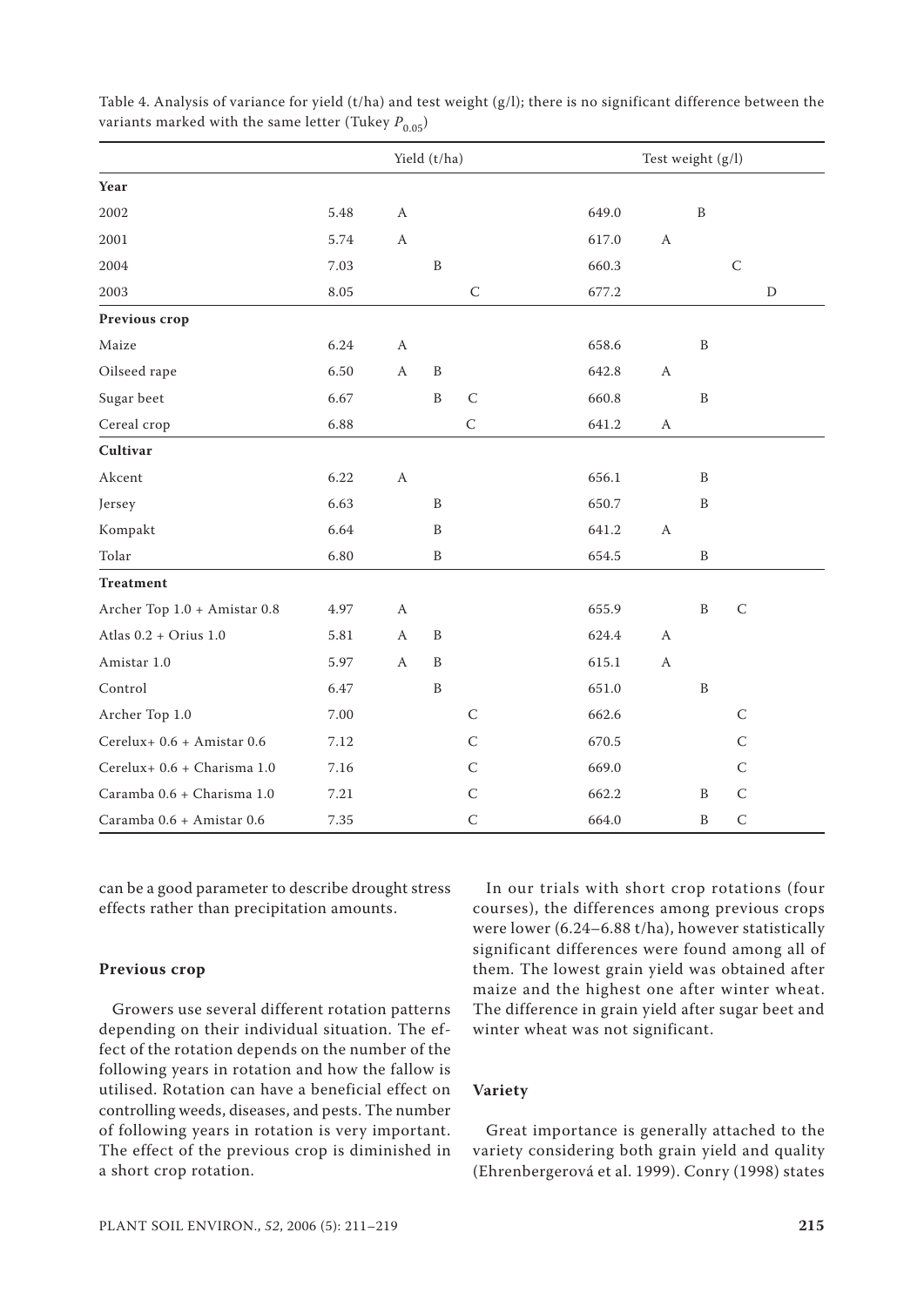that the year and soil type exhibit twice to three times higher influence. In our trials with four varieties, significantly lower yield was assessed in Akcent only. It demonstrates high and balanced yield potential of currently grown malting varieties. However, the variety is not chosen with regard to its maximum suitability (adaptation) for a certain region, but according to requirements of the local processing industry.

Fungicide application increased grain yield in five variants examined. In three variants, the yield was lower than in the control. The significantly lower yield than in the control was in one variant only. The increase in yields due to fungicide application is reported by many authors (Yang et al. 2000). On the contrary, there are also results when fungicide application did not influence grain yield (McAndrew et al. 1994) and in some cases the grain yield was reduced.

The effect of only one fungicide application against leaf diseases on spring barley need not be necessarily positive even though spring barley has a short growing season. Among the examined varieties, only the variety Jersey has genetically based resistance to powdery mildew (*Blumeria graminis*). The other varieties are susceptible to this disease. Another important disease that occurred in the trials is net blotch (*Pyrenophora teres*). All of the presented varieties are susceptible to this disease. A final effect of treatments against leaf diseases depends on efficacy on a prevailing disease spectrum and the time

Table 5. Analysis of variance for protein and starch content in %; there is no significant difference between the variants marked with the same letter (Tukey  $P_{0.05}$ )

|                              |       | Protein (%)  |              |          |                 |             | Starch (%) |              |              |                  |
|------------------------------|-------|--------------|--------------|----------|-----------------|-------------|------------|--------------|--------------|------------------|
| Year                         |       |              |              |          |                 |             |            |              |              |                  |
| 2003                         | 11.56 | $\mathbf{A}$ |              |          |                 |             | 63.65      |              |              | ${\rm D}$        |
| 2002                         | 11.68 | $\mathbf{A}$ |              |          |                 |             | 58.33      | $\mathbf{A}$ |              |                  |
| 2001                         | 12.47 |              | $\, {\bf B}$ |          |                 |             | 59.33      |              | $\, {\bf B}$ |                  |
| 2004                         | 12.71 |              | B            |          |                 |             | 59.88      |              |              | $\cal C$         |
| Previous crop                |       |              |              |          |                 |             |            |              |              |                  |
| Sugar beet                   | 11.17 | A            |              |          |                 |             | 61.44      |              |              | $\mathsf{C}$     |
| Maize                        | 11.44 | $\mathbf{A}$ |              |          |                 |             | 60.69      |              | $\mathbf B$  |                  |
| Cereal crop                  | 12.76 |              | B            |          |                 |             | 59.55      | A            |              |                  |
| Oilseed rape                 | 13.05 |              | $\, {\bf B}$ |          |                 |             | 59.51      | A            |              |                  |
| Cultivar                     |       |              |              |          |                 |             |            |              |              |                  |
| Jersey                       | 11.79 | $\mathbf{A}$ |              |          |                 |             | 60.37      |              | $\, {\bf B}$ |                  |
| Kompakt                      | 11.93 | A            |              |          |                 |             | 61.06      |              |              | $\cal C$         |
| Tolar                        | 12.29 |              | $\, {\bf B}$ |          |                 |             | 59.77      | A            |              |                  |
| Akcent                       | 12.41 |              | B            |          |                 |             | 59.99      | A            |              |                  |
| <b>Treatment</b>             |       |              |              |          |                 |             |            |              |              |                  |
| Archer Top 1.0 + Amistar 0.8 | 10.23 | A            |              |          |                 |             | 59.20      | A            | $\, {\bf B}$ | $\mathsf{C}$     |
| Cerelux+ 0.6 + Amistar 0.6   | 11.31 | A            | B            |          |                 |             | 61.68      |              |              | $\boldsymbol{C}$ |
| Cerelux+ 0.6 + Charisma 1.0  | 11.55 |              | $\, {\bf B}$ | $\cal C$ |                 |             | 61.35      |              | B            | $\mathsf{C}$     |
| Control                      | 11.96 |              |              | $\cal C$ | $\mathbf D$     |             | 60.60      | A            | $\mathbf B$  | $\mathsf{C}$     |
| Atlas $0.2 + Orius 1.0$      | 12.08 |              | $\, {\bf B}$ | $\cal C$ | $\mathbf D$     | $\mathbf E$ | 59.63      | A            |              |                  |
| Amistar 1.0                  | 12.47 |              |              |          | D               | $\mathbf E$ | 59.58      | A            |              |                  |
| Archer Top 1.0               | 12.47 |              |              |          | ${\mathcal{D}}$ | $\mathbf E$ | 60.89      | A            | $\, {\bf B}$ | $\cal C$         |
| Caramba 0.6 + Amistar 0.6    | 12.53 |              |              |          | ${\mathcal{D}}$ | $\mathbf E$ | 60.14      | A            | $\, {\bf B}$ |                  |
| Caramba 0.6 + Charisma 1.0   | 12.76 |              |              |          |                 | $\mathbf E$ | 60.00      | A            | $\, {\bf B}$ |                  |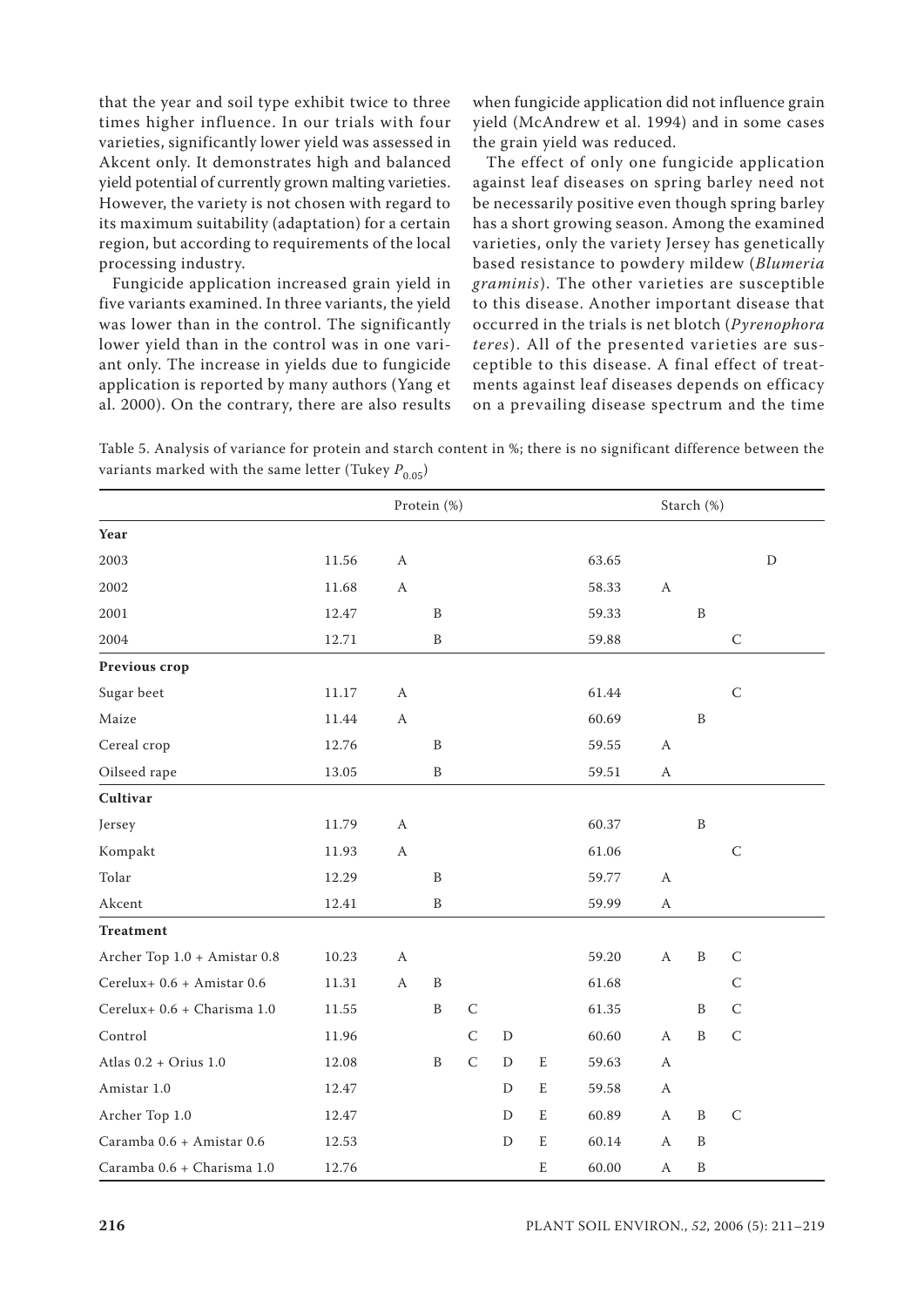for which chemical products are able to keep a good health status.

Examination of the data revealed that the yield of spring barley is given by a region in a certain country and can be very different by different weather conditions within the growing season. Advances in crop management practices, in breeding and disease control tend to reduce yield variability. On the other hand, their possibility to reduce larger varying of weather conditions in the case of spring barley is more limited.

## **Quality parameters (test weight, protein and starch content)**

**Test weight** ranged from 611 to 692 g/l at the average of 650 g/l during the period 2001–2004. The significantly lowest test weight was assessed in the variety Kompakt. There were no significant differences among the other varieties (Table 5). The test weight after sugar beet and maize was significantly higher than that after oilseed rape and winter wheat. The year considerably affected this parameter and there were significant differences among all years under the study. The highest values were obtained in 2003 and 2004, when the superior yields were also recorded. The lowest test weight was in 2001. If fungicides were applied, test weight increased in six of eight variants.

**Protein content** ranged from 10.1 to 14.5% at the average of 12.1% during the period 2001–2004. The protein content after sugar beet and maize was lower than that after winter wheat and oilseed rape. This parameter was higher after winter wheat and oilseed rape above all in 2004, which was caused by their very low yields in 2003, when they were damaged by frost, were thin and higher reserves of mineral N remained in the soil. Such an event can be considered extreme. However, with regard to the fact that grain yield has been either positively or negatively influenced by various extreme weather conditions during recent years, it is also necessary to quantify a level of the effect for individual types of previous crops. In our trials, spring previous crops manifested more stable effects than winter ones. These variable effects have to be taken into account above all in oilseed rape, whose yields markedly varied in individual years. Similar cases can be expected in other previous crops, such as poppy, caraway or summer intercrops. The effect of the variety in this type of trials was evaluated with regard to stability of quality parameters. The

varieties Jersey and Kompakt produced significantly lower protein content as compared to Tolar and Akcent over the whole period under study.

**Starch content** ranged from 57.6 to 64.9% at the average value of 60.3% in the examined period (2001–2004). The varieties Jersey and Kompakt had significantly higher starch content (in %) than Tolar and Akcent. The highest starch content was assessed after the previous crops sugar beet and maize. In comparison with these previous crops, the significantly lower starch content was obtained after oilseed rape and winter wheat.

The most stable quality parameters were obtained after the previous crop sugar beet. The average value of test weight was 661 g/l(ranging from 629 to 685 g/l), protein content 11.2% (10.3–11.7%) and starch content 61.5% (58.9–64.9%). Test weight after maize was on average 658 g/l (619–692 g/l), protein content 11.5% (10.1–12.4%), and starch content 60.7% (59.2–63.8%).

## **Occurrence of** *Fusarium* **spp. and DON content**

At many laboratories throughout the world, it has been found that global significance of *Fusarium* spp. attests to not only winter wheat. Spring barley can be naturally infected too. Minimising the damage by FHB in spring barley is desirable mainly to export of barley and malt.

FHB has been found in many barley fields in the Czech Republic. Hýsek et al. (2003) defined as causal organisms *F. graminearum*, *F. culmorum*, *F. avenaceum*, and *F. poae*. *F. graminearum* and *F. culmorum* are the major pathogenic organisms producing mycotoxins mainly DON and its acetylated derivatives (Petrowski et al. 2003).

Along with food safety issues due to mycotoxins, the effect of *Fusarium* infections on malt and beer quality can be disastrous (Wolf-Hall and Schwarz 2002). *Fusarium* spp. produce components, which can cause gushing in beer. It can decrease profitability and viability of beer industries and integrity of exports.

The occurrence of *Fusarium* spp. in our trials in 2001–2004 is given in Table 6. The highest occurrence was in 2001, however the values of DON mycotoxin in this year did not statistically differ from the values found in 2002, when the amount of infected grains was lower. It confirms numerous findings that even grains without visible symptoms of infection may contain detectable levels of mycotoxins.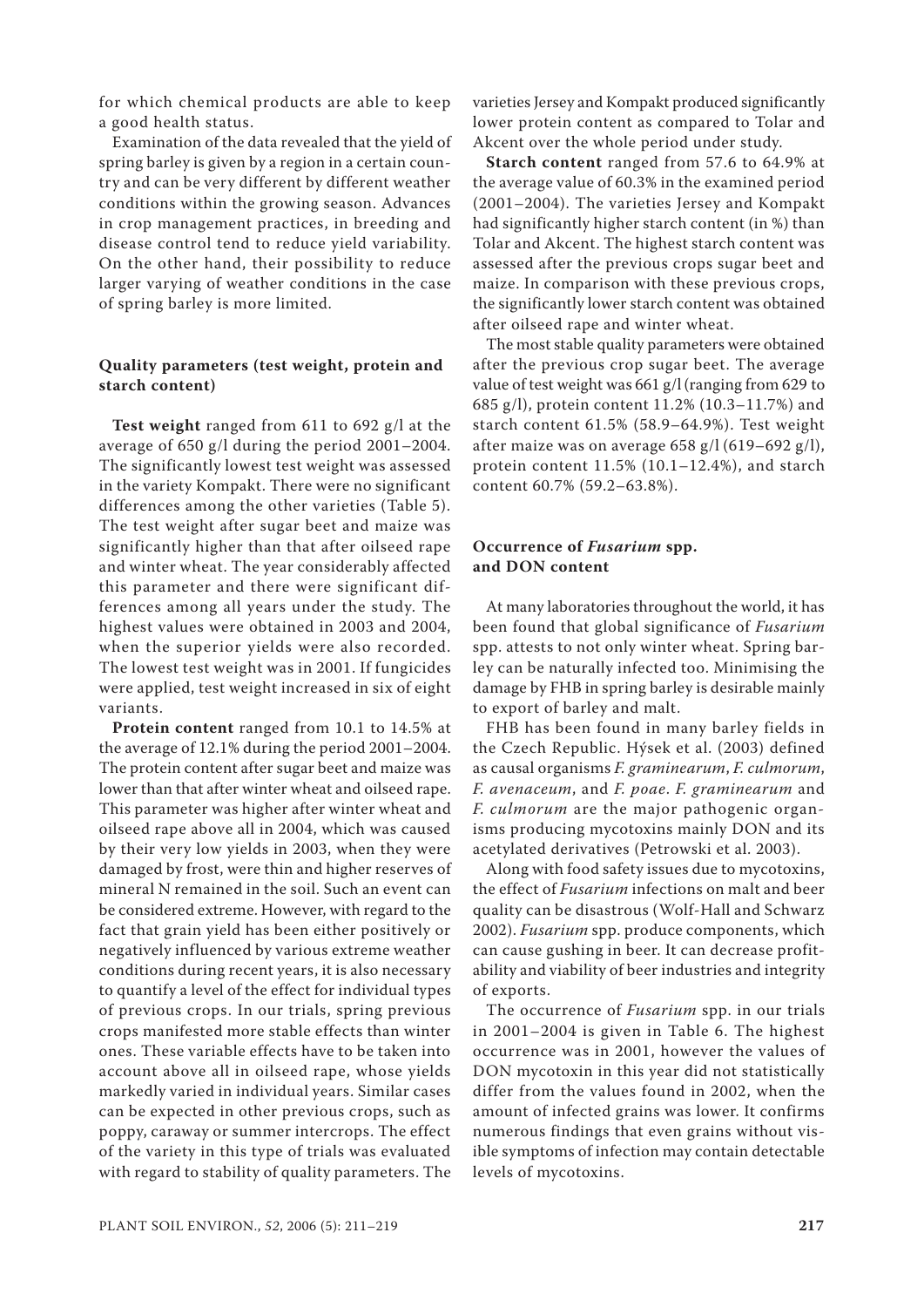|               | DON (µg/kg) |                  |              |          |  |       |              | Fusaria (%)  |          |  |
|---------------|-------------|------------------|--------------|----------|--|-------|--------------|--------------|----------|--|
| Year          |             |                  |              |          |  |       |              |              |          |  |
| 2004          | 85.98       | $\boldsymbol{A}$ |              |          |  | 8.55  | $\mathbf{A}$ |              |          |  |
| 2003          | 311.37      |                  | $\, {\bf B}$ |          |  | 9.73  | $\mathbf{A}$ |              |          |  |
| 2002          | 411.75      |                  | $\, {\bf B}$ | $\cal C$ |  | 40.87 |              | $\, {\bf B}$ |          |  |
| 2001          | 451.65      |                  |              | $\cal C$ |  | 10.51 | A            |              |          |  |
| Previous crop |             |                  |              |          |  |       |              |              |          |  |
| Sugar beet    | 80.40       | A                |              |          |  | 14.94 | A            | $\, {\bf B}$ |          |  |
| Cereal crop   | 136.45      | A                |              |          |  | 13.26 | A            |              |          |  |
| Oilseed rape  | 292.76      |                  | $\, {\bf B}$ |          |  | 16.94 |              | $\, {\bf B}$ |          |  |
| Maize         | 751.142     |                  |              | $\cal C$ |  | 24.53 |              |              | $\cal C$ |  |
| Cultivar      |             |                  |              |          |  |       |              |              |          |  |
| Jersey        | 177.33      | A                |              |          |  | 13.44 | A            |              |          |  |
| Tolar         | 252.42      | $\mathbf{A}$     | B            |          |  | 16.50 |              | $\, {\bf B}$ |          |  |
| Akcent        | 314.94      |                  | $\, {\bf B}$ |          |  | 17.58 |              | $\, {\bf B}$ |          |  |
| Kompakt       | 516.06      |                  |              |          |  | 22.14 |              |              | C        |  |

Table 6. Analysis of variance for mycotoxin DON v µg/kg and *Fusarium* spp. on the grain in %; there is no significant difference between the variants marked with the same letter (Tukey  $P_{0.05}$ )

In these two years, conditions for growth and development of the pathogen were unfavourable due to drought, therefore lower occurrence of *Fusarium* spp. could be assumed. However, the comparison of precipitation in July and subsequent incidence of the pathogen and DON content reveal that the precipitation at heading of spring barley in 2001, 2002 and 2003 increased infection and induced higher production of the mycotoxin as compared to the year 2004, when the weather was dry during anthesis.

The effect of previous crops on the occurrence of both *Fusarium* spp. and DON mycotoxin content was more pronounced than that of the year. The highest occurrence on grain and the highest DON content were found after the previous crop maize and on the contrary, the lowest DON values and the lowest *Fusarium* spp. occurrence on grains were detected after sugar beet. Obst et al. (1997) and Krauthausen et al. (2003) reported high content of DON and incidence on grains when the previous crop was maize (mainly for grain).

Reaction of barley varieties to FHB varies. In our trials, the most susceptible variety was Kompakt. This variety exhibited the most apparent symptoms of grain infection and the highest DON content. The wide, but stepwise range in visual reactions and other measured parameters sug-

gests that genes acting additively confer resistance to *Fusarium* (Tekauz et al. 2000). Knowing the level of resistance or tolerance present in varieties helps when attempting to manage FHB in an integrated manner. The effect of fungicides on the occurrence of *Fusarium* spp. was not assessed since the fungicides were applied at GS 37 against leaf diseases.

In short crop rotations, when shallow incorporation of organic matter into soil was applied, the relationship between previous crops and the grain yield was significant, however the differences among them were low. Similarly, the differences among varieties were smaller and only one variety from the set had significantly lower yield. The year and control of leaf diseases exhibited very strong effects. Quality parameters, above all protein content, were considerably influenced by the previous crop, year, variety, and fungicide application. Higher DON content was found in rainy years in the variety Kompakt at GS 51-59 after maize.

## **REFERENCES**

Conry M.J. (1998): The effect of seedbed condition on the grain yield and quality of spring malting barley. J. Agr. Sci., Cambridge, *130*: 135–138.